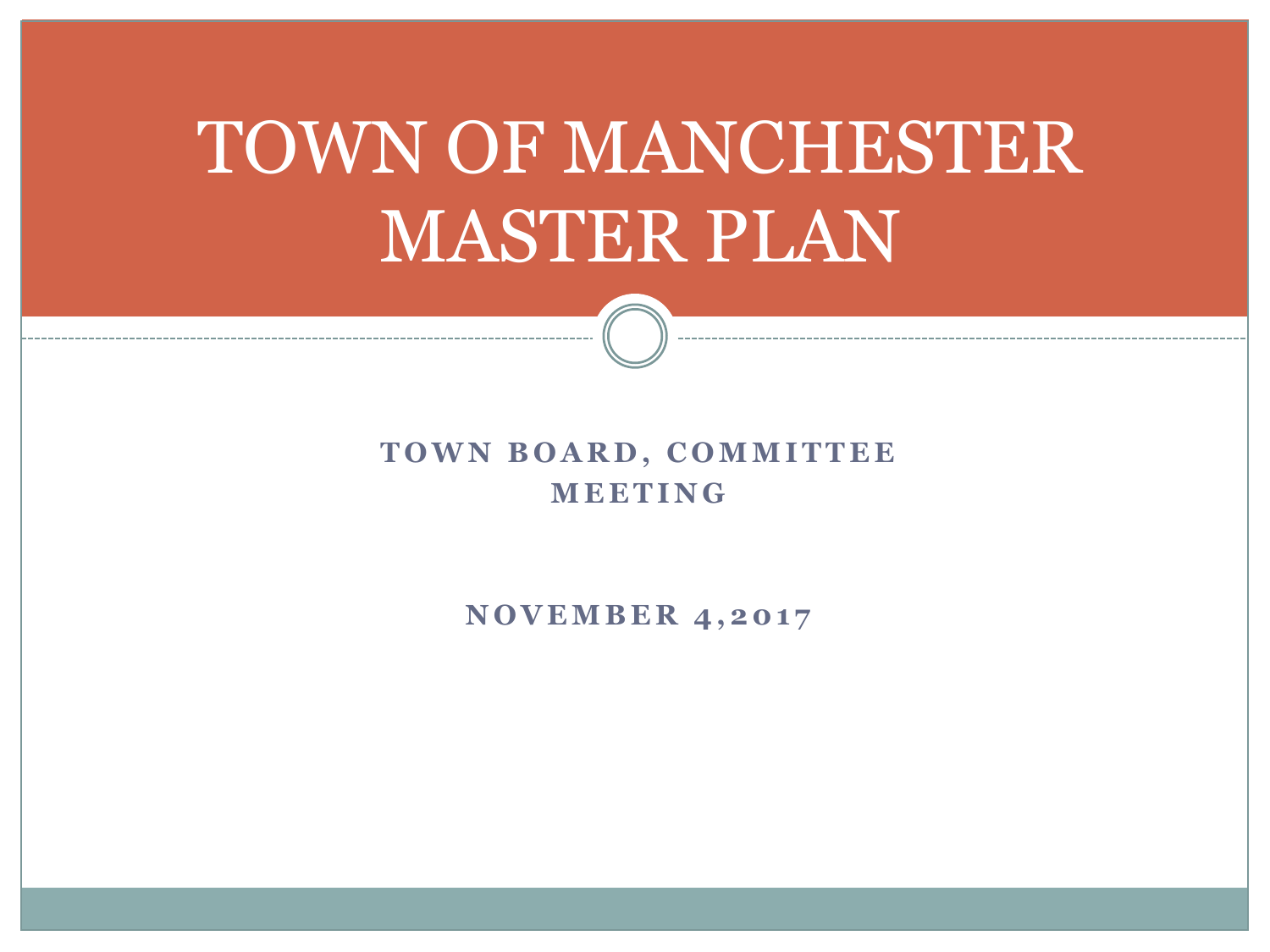### AGENDA

- Context
- Direction
- The "Plan First" Approach
- Priorities
- Next Steps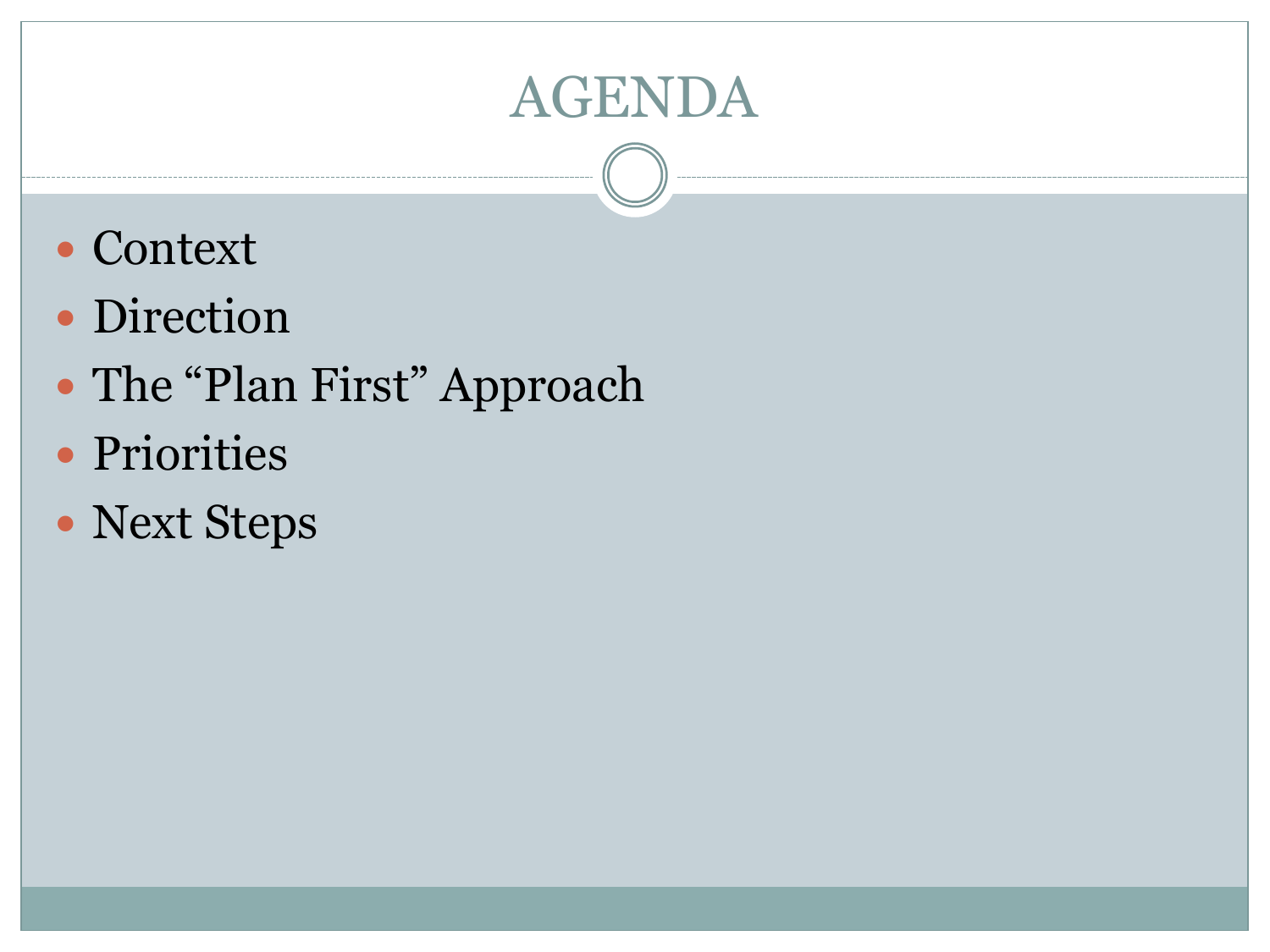#### **Master Plan**

*Engage the community to build consensus around a comprehensive strategy that will guide the future direction of Manchester.*

- Reflect community values.
- Serve as standard for long term community development.
- Articulate priorities and guide decision making on how we spend taxpayer money.
- *Provide a thoughtful examination of options, opportunities, and tradeoffs.*
- Ensure public engagement and dialogue to create a foundation for public policies.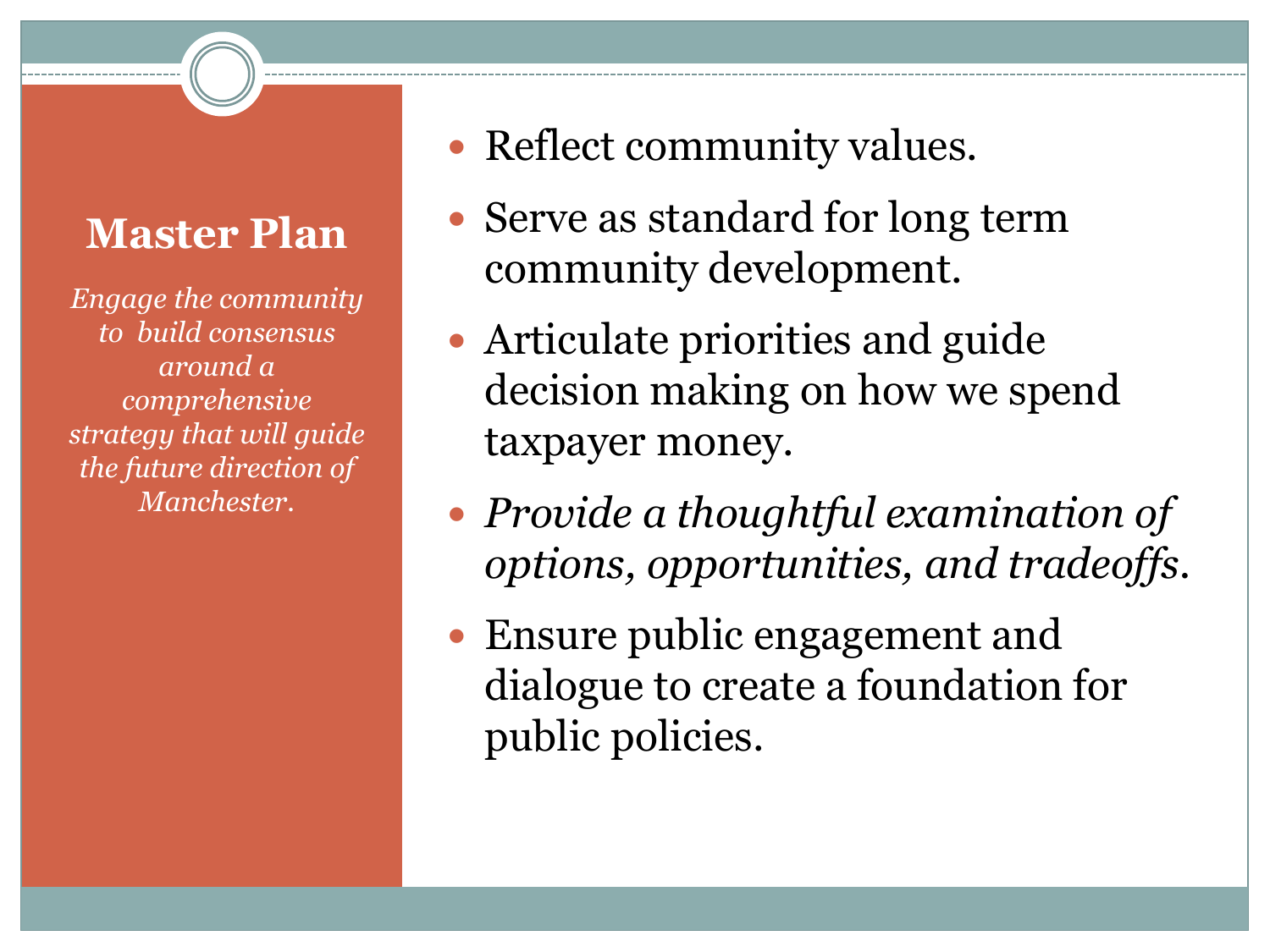#### **Master Plan Committee**

**Susan Beckmann Lisa Bonneville Jay Bothwick Sue Brown Sarah Creighton Josh Crosby Gary Gilbert Gary Russell Laura Winn** 

- Vision Completed
- Board/Committee Meetings
- Public Forums/Surveys
- *Priorities*
- Action Plans
	- Land Use
	- Housing (Housing Plan)
	- Economic Development
	- Transportation
	- Community Facilities and Services (Comprehensive Wastewater Management Plan, Capital Plan)
	- Natural and Historic Resources (Open Space and Recreation Plan, Community Preservation Plan)
	- Open Space and Recreation (Open Space and Recreation Plan)
- Master Plan Finalized- Spring 2018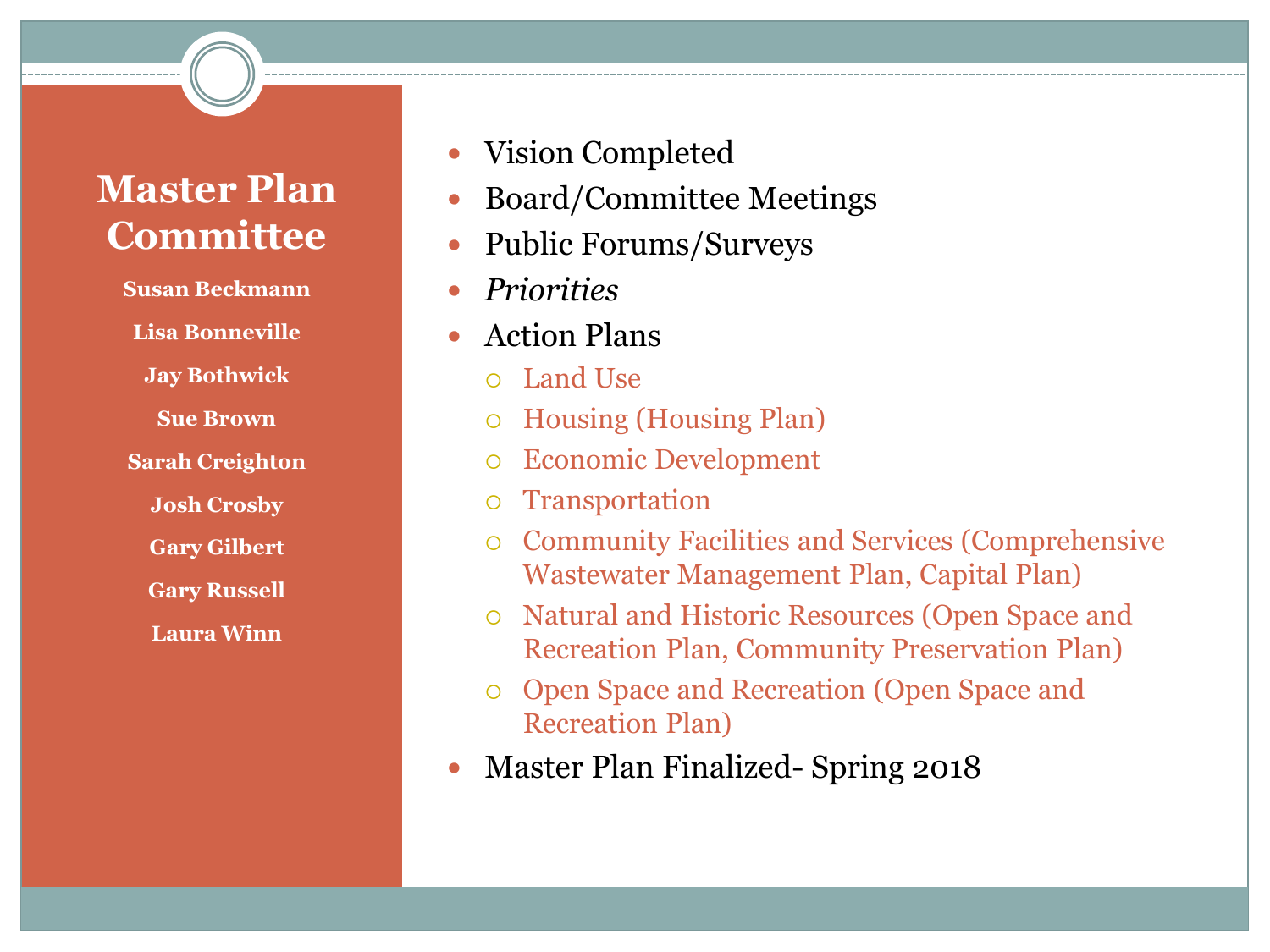## Direction

### Funding Well Maintained Infrastructure

- Economic Development-
	- $\times$  Limited Commercial District
	- $\times$  Incremental Downtown

### Affordable Community Housing

- Housing growth- currently 10/year- 100/10 years
- Smaller, Rental, 55+, Assisted Living
- Public Facilities
	- Land use options
		- $\times$  Public Safety Facility
- Natural and Historic Resources
	- Open Space, CP Plan

### Balanced Growth/ Town Character/ Values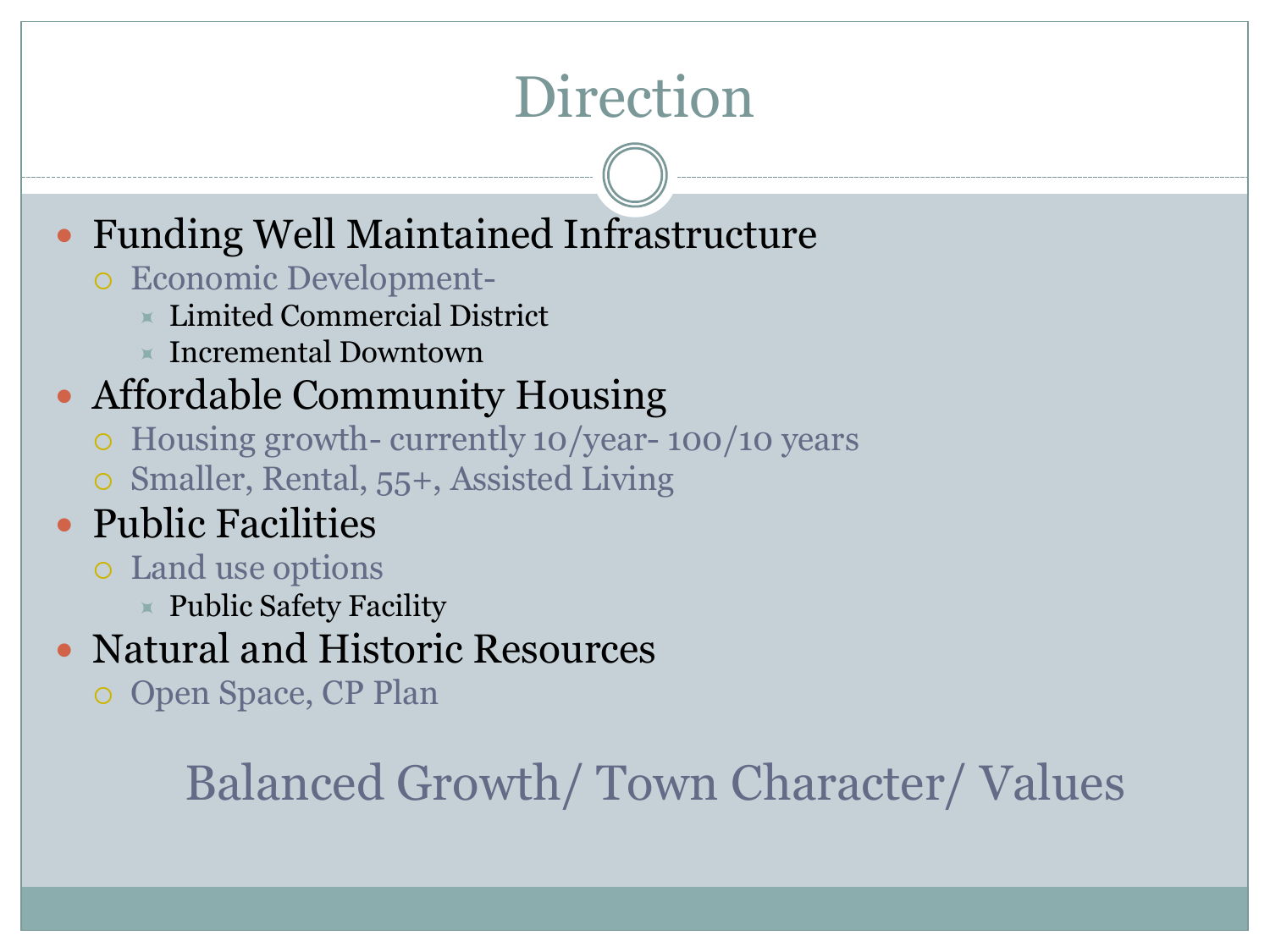# Questions

- How should the town manage its land and assets?
- What type of housing is needed? Where ?
- What are the Town's public facility needs?
- What type of commercial development ? Where?
- How do we protect the Town's natural resources?
- How do we preserve Town character?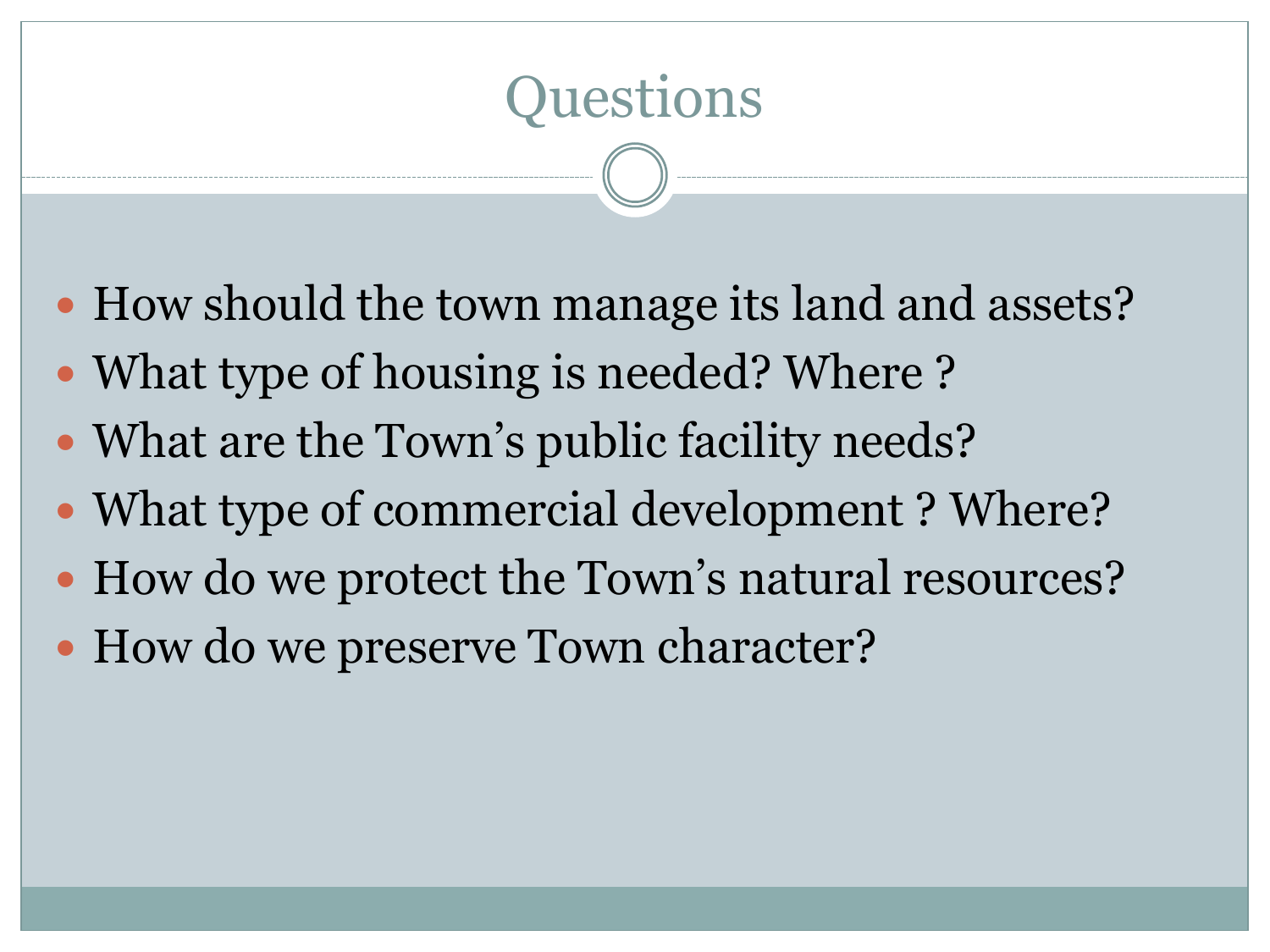# Approach

#### Range of Choices

- Business as Usual
- o Concentrated Change (LCD)
- Incremental Growth (Downtown)

### • "Plan First"

- Change the way we do business
- Idea, plan, zone, build

#### Development Agreement

- Identifies commitments of Developer and Town
- Mitigates impacts of Development
- Provides reasonable assurance to Developer

### Proactive, Comprehensive, Efficient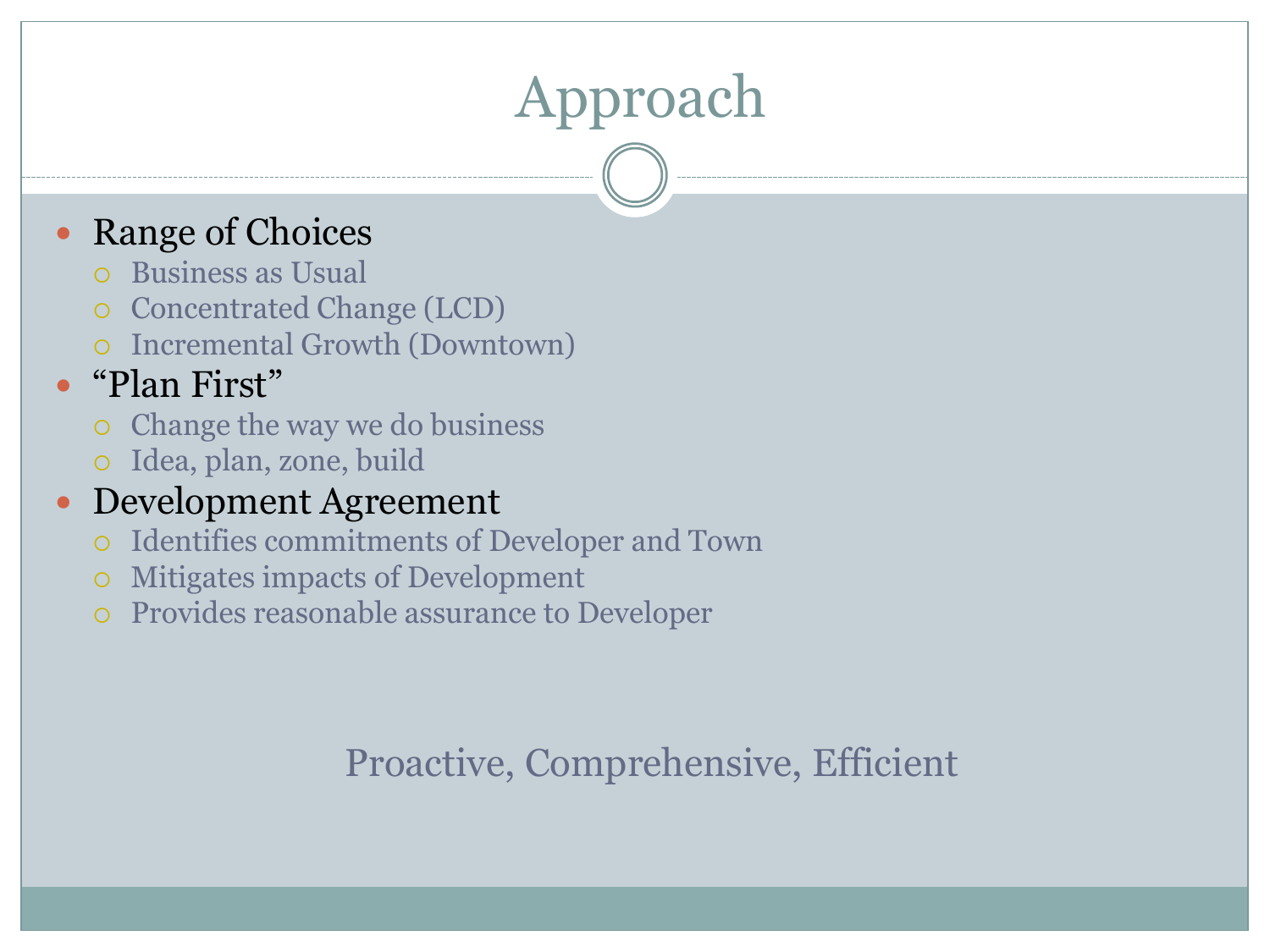### **Priorities**

- Work in table groups
- Take 15 minutes to prioritize actions for:
	- Economic Development
	- Land Use
	- Housing
- Note concerns, questions, ideas and comments
- Agree on top 3-4 priorities for each topic
- Share with group and discuss